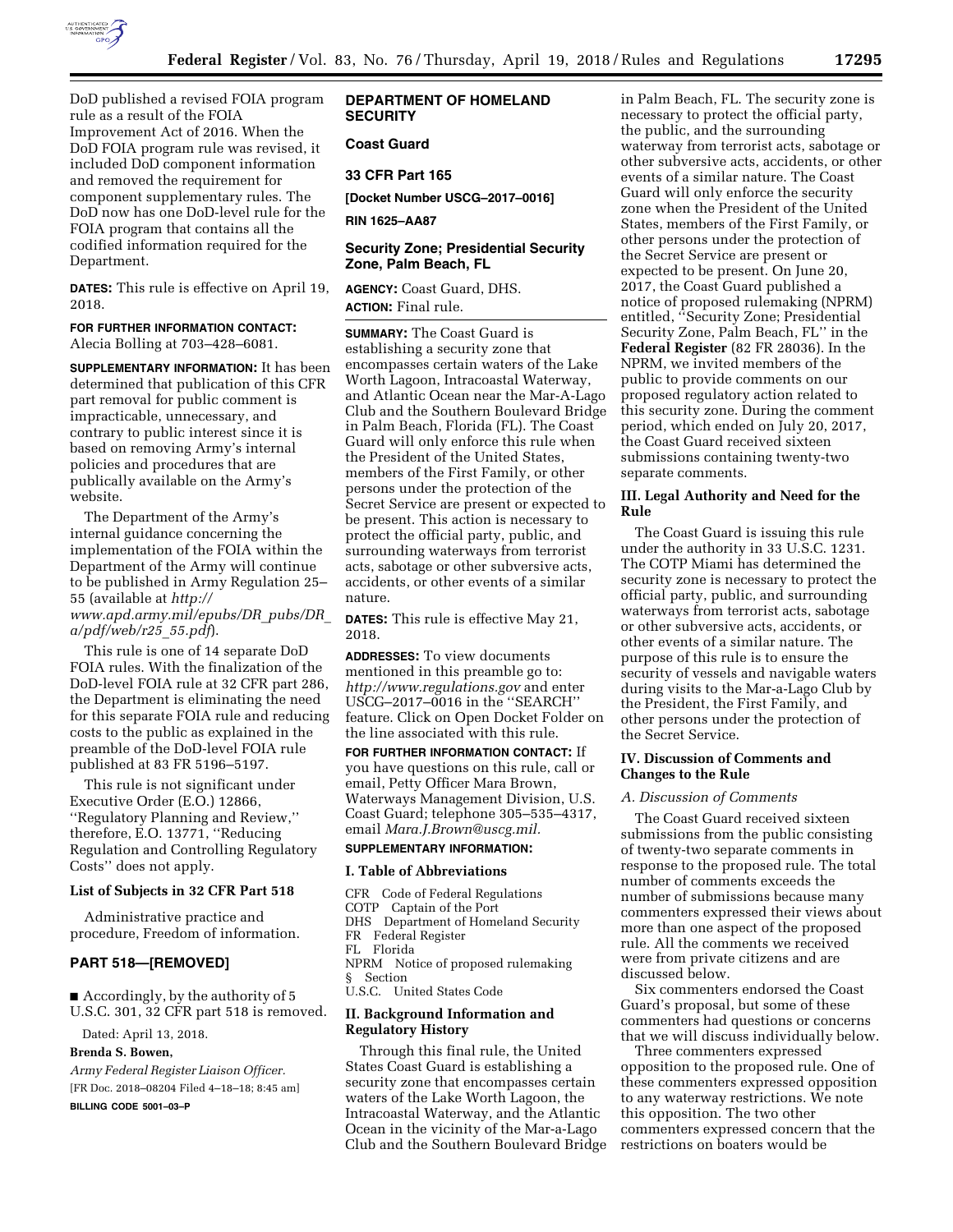permanently enforced year round. As noted in the NPRM, the security zone will not be in effect at all times. The Coast Guard will only enforce the security zone when the President, First Family, or persons receiving Secret Service protection are present or expected to be present at the Mar-a-Lago Club.

Three commenters had regulatoryrelated questions. Two questions were of a similar nature, involving public notification. One of these commenters suggested the Coast Guard notify each affected property owner prior to activating the security zone. The other commenter asked if signs advising the public of the security zone would be placed on a nearby bridge and surrounding area. The Coast Guard considered these comments and will amend the final rule's regulatory text in section 165.785(d) to advise the public that it will rely on our notification methods described in 33 CFR 165.7 to notify the local community prior to activating the security zone.1 The Coast Guard will send a Maritime Safety Information Bulletin (MSIB) that contains a map of the security zone and description of the regulation to a local marine industry group who will circulate the MSIB among local marinas and local boating clubs. In addition, onscene Coast Guard units will distribute MSIBs to approaching boaters. The Coast Guard will also issue a press release to local news outlets, and post the information on social media and on its news website at: *[www.news.uscg.mil.](http://www.news.uscg.mil)*  On-scene Coast Guard patrol assets will also display flashing energized blue lights when the center, west, or east security zones are in effect. Finally, the Coast Guard will issue a Broadcast Notice to Mariners (BNM) over VHF marine radio on channel 16. The third commenter asked if first-time violators of the security zone could receive a reduced fine. Any violation of the security zone may result in fines and/or penalties as set forth in 33 U.S.C. 1232 and 50 U.S.C. 192; however, law enforcement units enforcing the security zone will determine whether a citation or warning is warranted on a case-bycase basis.

Four submissions were related to the restrictions being placed on boater activities, including non-motorized boats such as kayaks, canoes, and paddleboards. These comments ranged

from concerns the security zone would affect the pleasure of boating to concerns that residents would not be allowed to use their boats at all. They also expressed concerns that they would not be able to return to their waterfront homes when the security zone was activated. The east or west security zones do not prohibit boaters from travelling through these zones; they merely regulate how boaters may transit through these areas. The west zone requires persons and vessels seeking to travel through this zone to be escorted by an on-scene designated representative, maintain a steady speed, and not slow down or stop except in the case of unforeseen mechanical failure or other emergency. The east zone does not require an escort, but requires persons and vessels seeking to travel through this zone to travel at a steady speed, and not slow down or stop except in the case of unforeseen mechanical failure or other emergency. The center zone is the only zone that prohibits any vessel or person from entering, transiting, anchoring in, or remaining within the zone without obtaining permission from the COTP Miami or a designated representative, while the security zone is in effect. Boaters wishing to return home through the center zone when this zone is in effect will have to notify onscene law enforcement units who will then escort them back to their dock.

In addition, the commenters advocated for allowing non-motorized boats to come within 50 feet of the Mara-Lago Club, which is adjacent to the center zone. As stated above, boats are prohibited from entering, transiting, anchoring in, or remaining in the center zone without obtaining permission from the COTP Miami or a designated representative. Allowing pleasure boats to enter this zone for recreational purposes while the security zone is in effect would reduce the effectiveness of this zone as a protective measure.

One commenter expressed concerns that the rule would affect businesses in the area, which heavily rely on tourist dollars, especially during the peak autumn months. The commenter added one of the primary attractions to Florida is the boating and fishing industries and the creation of the security zone would discourage tourists from visiting the area, and as a result, local businesses would lose revenue. We believe businesses that rely on tourism will not be affected by this rule because these businesses will be allowed to continue to conduct their business practices as they normally would even when the security zone is in effect.

Another commenter sought clarification on why the proposed rule

would not adversely affect the economy, and why making this a permanent rule that would be enforced using government resources is required or provides a cost benefit to the public in lieu of the ''temporary security zones'' referenced in the NPRM at Section II, ''Background, Purpose, and Legal Basis.'' The rule will not have an adverse effect on the economy because this rule will not have an annual effect on the economy of \$100 million or more or adversely affect in a material way the economy, a sector of the economy, productivity, competition, jobs, the environment, public health or safety, or State, local, or tribal governments or communities. For further information on the economic analysis of this rule, see sections V.A. and V.B. of this final rule below. The security zone established by this rule would not be in effect all the time, but only during visits by the President, the First Family, and other persons under the protection of the Secret Service to the Mar-a-Lago Club. The Coast Guard conducted a cost-benefit analysis of this regulatory action, and determined creating a permanent security zone was the best approach to achieve our regulatory objectives because of the recurring need for the zone for an extended period of time. Establishing a permanent security zone allows the public and potentially affected persons to establish certainty about expected protection measures during such visits.

One comment addressed concerns with the public's ability to protest from their boats. The Coast Guard respects the First Amendment rights of protesters. Any persons wishing to protest in a location affected by this rule should contact the person listed in the **FOR FURTHER INFORMATION CONTACT** section so they may coordinate protest activities in a manner that would not jeopardize the safety or security of people, places, or vessels.

Another commenter stated the way in which armed on-scene Coast Guard personnel speed toward boaters is unnecessary and intimidating. The commenter added that approaching boaters in this manner tends to make the boater stop, but the proposed rule states that boaters should not stop or they will be considered a threat. The purpose of the security zone is to protect the official party, the public, and the surrounding waterway from terroristic acts, sabotage or other subversive acts, accidents, or other events of a similar nature. As such, the Coast Guard must adhere to certain protocols in the course of enforcing the security zone. On-scene Coast Guard units are following established protocols that include

<sup>1</sup> 33 CFR 165.7(a) permits the Coast Guard to notify persons of the establishment of limited access areas and regulated navigation areas by ''marine broadcasts, local notice to mariners, local news media, distribution in leaflet form, and onscene oral notice, as well as publication in the **Federal Register**.''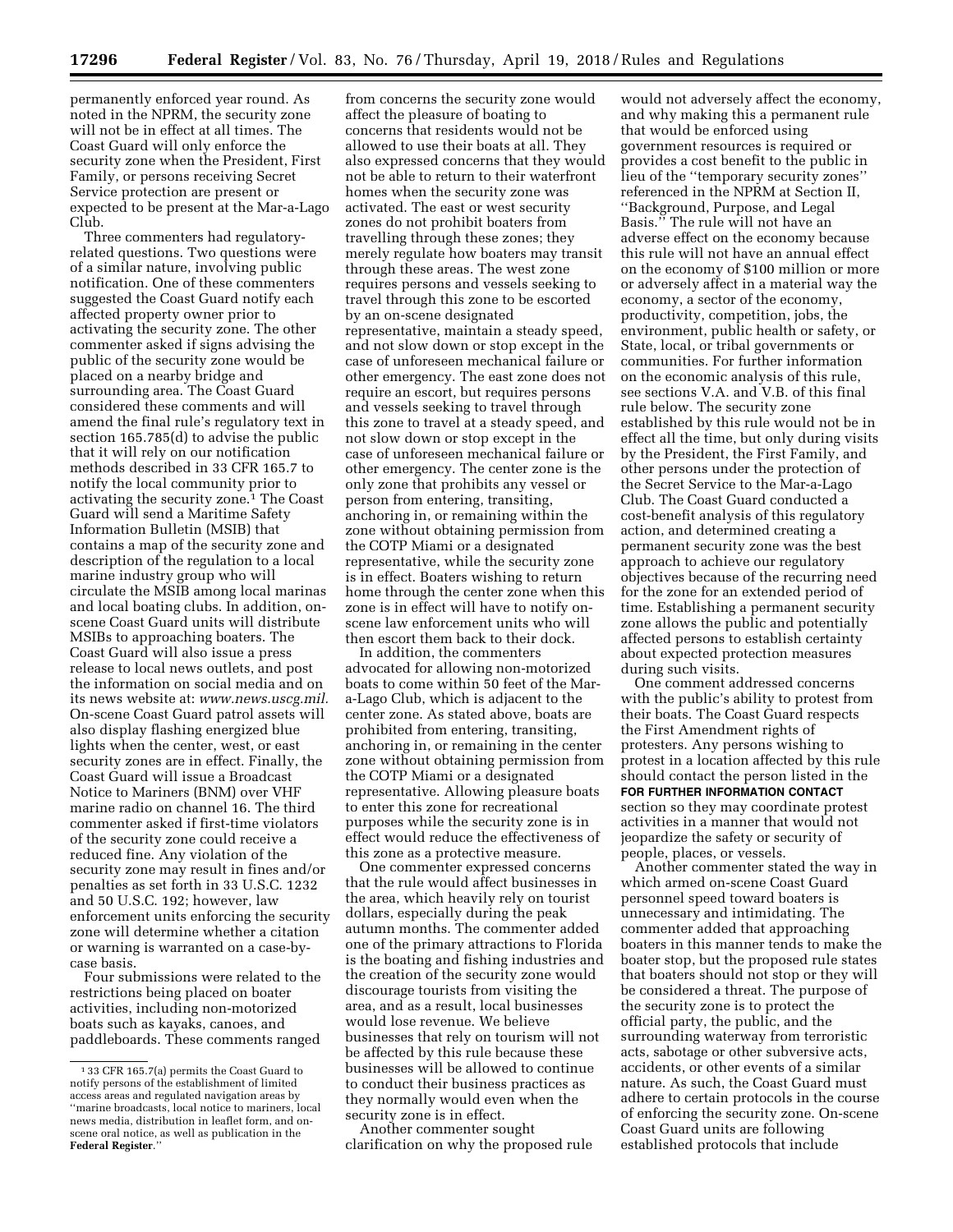having armed personnel who will approach and investigate all vessels seeking escort through the security zone to ensure the safety of all persons involved.

One commenter requested the Coast Guard establish a safety zone, in addition to a security zone, in the waters around the Mar-a-Lago Club, and suggested this could easily be done by placing floating buoys in the safety zone area advising boaters that the area is inaccessible. The commenter is concerned that dredging would occur around the Mar-a-Lago Club, which would allow boaters to anchor their vessels unattended within the area covered by the security zone, and then when the security zone goes into effect there would be no place to put these vessels. The waters around the Mar-a-Lago Club are not deep enough for boaters to anchor their vessels nor has there been an issue with boaters attempting to anchor their vessels in the waters around the Mar-a-Lago Club. The Coast Guard has determined a security zone is sufficient to mitigate any potential security threats presented while protected persons are in the residence at the Mar-a-Lago Club.

We received one comment suggesting that the Coast Guard's protection of the waters near the Mar-A-Lago Club should be tied to the Coast Guard's budget. This comment is beyond the scope of this rulemaking.

### *B. Discussion of Changes*

This rule contains changes in the regulatory text from the NPRM. We found the coordinates defining the east security zone (section 165.785(a)(3)) to be incorrect. The incorrect coordinates extended the east security zone further offshore than intended. The regulatory text in this rule contains the corrected coordinates. The revised coordinates for the east zone are: All waters of the Atlantic Ocean within the following points: Beginning at Point 1 in position 26°41′21″ N, 80°02′01″ W; thence south following the shoreline to Point 2 in position 26°39′57″ N, 80°2′09″ W; thence east to Point 3 in position 26°39′57″ N, 80°01′36″ W; thence north to Point 4 in position 26°41′22″ N, 80°01′29″ W, thence back to the origin at Point 1.

In 33 CFR 165.785(a)(1)–(a)(3), the words ''surface to bottom'' are added to clarify the extent of the intended coverage of the security zone.

In response to public comments we have revised the regulatory text in section 165.785(d) to provide for additional public outreach information not listed in the NPRM. The Coast Guard will notify the local community

of the security zone in several ways consistent with our notification regulations contained in 33 CFR 165.7. Prior to activating the security zone, the Coast Guard will send a MSIB that contains a map of the security zone and description of the regulation to a local marine industry group who will circulate the MSIB among local marinas and local boating clubs. In addition, onscene Coast Guard units will distribute MSIBs to approaching boaters. The Coast Guard will also issue a press release to local news outlets, and post the information on social media and on its news website at: *[www.news.uscg.mil.](http://www.news.uscg.mil)*  On-scene Coast Guard patrol assets will display flashing energized blue lights when the center, west, or east security zones are in effect.

# **V. Regulatory Analyses**

We developed this rule after considering numerous statutes and Executive Orders related to rulemaking. Below we summarize our analyses based on a number of these statutes and Executive Orders, and we discuss the First Amendment rights of protestors.

### *A. Regulatory Planning and Review*

Executive Orders 12866 (Regulatory Planning and Review) and 13563 (Improving Regulation and Regulatory Review) direct agencies to assess the costs and benefits of available regulatory alternatives and, if regulation is necessary, to select regulatory approaches that maximize net benefits (including potential economic, environmental, public health and safety effects, distributive impacts, and equity). Executive Order 13563 emphasizes the importance of quantifying costs and benefits, reducing costs, harmonizing rules, and promoting flexibility. Executive Order 13771 (Reducing Regulation and Controlling Regulatory Costs) directs agencies to reduce regulation and control regulatory costs and provides that ''for every one new regulation issued, at least two prior regulations be identified for elimination, and that the cost of planned regulations be prudently managed and controlled through a budgeting process.''

The Office of Management and Budget (OMB) has not designated this rule a significant regulatory action under section 3(f) of Executive Order 12866. Accordingly, OMB has not reviewed it. As this rule is not a significant regulatory action, this rule is exempt from the requirements of Executive Order 13771. *See* the OMB Memorandum titled ''Guidance Implementing Executive Order 13771, 'Reducing Regulation and Controlling Regulatory Costs''' (April 5, 2017).

The economic impact of this rule is not significant for the following reasons: (1) The security zone will only be enforced when the President of the United States, members of the First Family, or other persons under the protection of the Secret Service are present or expected to be present; (2) The center zone will only affect a relatively small area of the Intracoastal Waterway in Palm Beach, FL and vessels will be able to transit the zone if granted permission to do so by the COTP Miami or a designated representative; (3) The west zone is located in an area of the Intracoastal Waterway where vessel traffic is low, approximately 152 vessels per day, and vessels will be allowed to transit the zone when escorted by an on-scene designated representative; (4) Vessels may transit the east zone at a steady speed as long as they do not slow down or stop except in case of unforeseen mechanical failure or other emergency; and (5) The Coast Guard will notify the local community of the security zone in several ways consistent with our notification regulations contained in 33 CFR 165.7. Prior to activating the security zone, the Coast Guard will send a Maritime Safety Information Bulletin (MSIB) that contains a map of the security zone and description of the regulation to a local marine industry group who will circulate the MSIB among local marinas and local boating clubs. In addition, on-scene Coast Guard units will distribute MSIBs to approaching boaters. The Coast Guard will also issue a press release to local news outlets, and post the information on social media and on its news website at: *[www.news.uscg.mil.](http://www.news.uscg.mil)* On-scene Coast Guard patrol assets will display flashing energized blue lights when the center, west, or east security zones are in effect. Larger vessels may need to wait to pass under the Southern Boulevard Bridge, which has set opening times pursuant to a separate existing regulation at 33 CFR 117.261(w). The bridge opens on the quarter-hour and three-quarter hour, or as directed by the on-scene designated representative.

#### *B. Impact on Small Entities*

The Regulatory Flexibility Act of 1980, 5 U.S.C. 601–612, as amended, requires Federal agencies to consider the potential impact of regulations on small entities during rulemaking. The term ''small entities'' comprises small businesses, not-for-profit organizations that are independently owned and operated and are not dominant in their fields, and governmental jurisdictions with populations of less than 50,000. The Coast Guard received no comments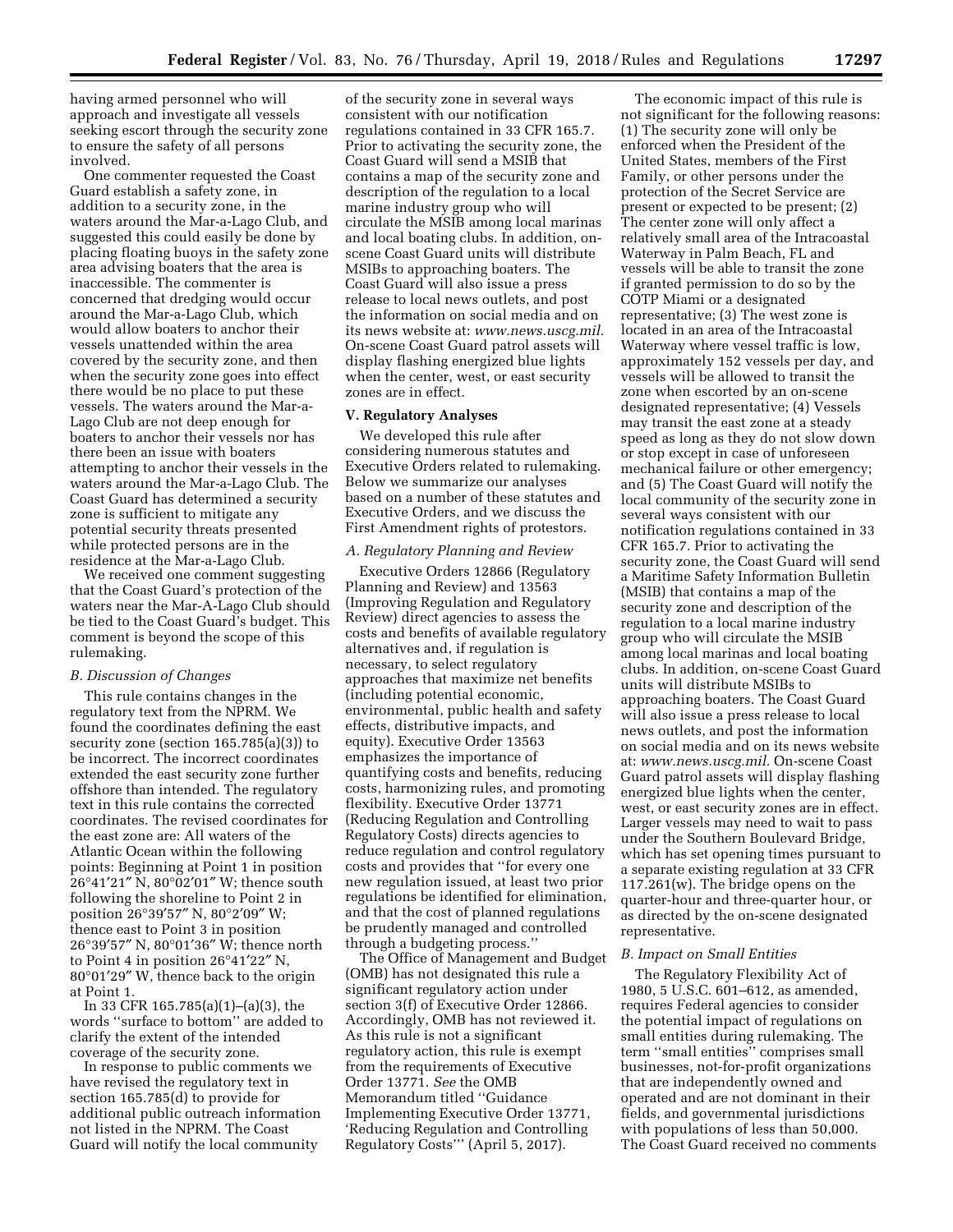from the Small Business Administration on this rulemaking. The Coast Guard certifies under 5 U.S.C. 605(b) that this rule will not have a significant economic impact on a substantial number of small entities.

While some owners or operators of vessels intending to transit the security zones may be small entities, for the reasons stated in section V.A above, this rule will not have a significant economic impact on any vessel owner or operator. Under section 213(a) of the Small Business Regulatory Enforcement Fairness Act of 1996 (Pub. L. 104–121), we want to assist small entities in understanding this rule. If the rule would affect your small business, organization, or governmental jurisdiction and you have questions concerning its provisions or options for compliance, please contact the person listed in the **FOR FURTHER INFORMATION CONTACT** section.

Small businesses may send comments on the actions of Federal employees who enforce, or otherwise determine compliance with, Federal regulations to the Small Business and Agriculture Regulatory Enforcement Ombudsman and the Regional Small Business Regulatory Fairness Boards. The Ombudsman evaluates these actions annually and rates each agency's responsiveness to small business. If you wish to comment on actions by employees of the Coast Guard, call 1– 888–REG–FAIR (1–888–734–3247). The Coast Guard will not retaliate against small entities that question or complain about this rule or any policy or action of the Coast Guard.

#### *C. Collection of Information*

This rule does not call for a new collection of information under the Paperwork Reduction Act of 1995 (44 U.S.C. 3501–3520).

# *D. Federalism and Indian Tribal Governments*

A rule has implications for federalism under Executive Order 13132, Federalism, if it has a substantial direct effect on the States, on the relationship between the national government and the States, or on the distribution of power and responsibilities among the various levels of government. We have analyzed this rule under that Order and have determined that it is consistent with the fundamental federalism principles and preemption requirements described in Executive Order 13132.

Also, this rule does not have tribal implications under Executive Order 13175, Consultation and Coordination with Indian Tribal Governments, because it does not have a substantial

direct effect on one or more Indian tribes, on the relationship between the Federal Government and Indian tribes, or on the distribution of power and responsibilities between the Federal Government and Indian tribes. If you believe this rule has implications for federalism or Indian tribes, please contact the person listed in the **FOR FURTHER INFORMATION CONTACT** section.

# *E. Unfunded Mandates Reform Act*

The Unfunded Mandates Reform Act of 1995 (2 U.S.C. 1531–1538) requires Federal agencies to assess the effects of their discretionary regulatory actions. In particular, the Act addresses actions that may result in the expenditure by a State, local, or tribal government, in the aggregate, or by the private sector of \$100,000,000 (adjusted for inflation) or more in any one year. Though this rule will not result in such an expenditure, we do discuss the effects of this rule elsewhere in this preamble.

# *F. Environment*

We have analyzed this rule under Department of Homeland Security Directive 023–01, which guides the Coast Guard in complying with the National Environmental Policy Act of 1969(42 U.S.C. 4321–4370f), and have determined that this action is one of a category of actions that do not individually or cumulatively have a significant effect on the human environment. This rule involves a security zone lasting only a few days at a time that will restrict entry within certain waters of the Intracoastal Waterway and the Atlantic Ocean in Palm Beach, FL. It is categorically excluded from further review under paragraph L60(a) of Appendix A, Table 1 of DHS Instruction Manual 023–01– 001–01, Rev. 01, and under paragraph 34(g) of Figure 2–1 of Commandant Instruction M16475.lD. A Record of Environmental Consideration supporting this determination is available in the docket where indicated under **ADDRESSES**.

### *G. Protest Activities*

The Coast Guard respects the First Amendment rights of protesters. Protesters are asked to contact the person listed in the **FOR FURTHER INFORMATION CONTACT** section to coordinate protest activities so that your message can be received without jeopardizing the safety or security of people, places, or vessels.

#### **List of Subjects in 33 CFR Part 165**

Harbors, Marine safety, Navigation (water), Reporting and recordkeeping requirements, Security measures, Waterways.

For the reasons discussed in the preamble, the Coast Guard amends 33 CFR part 165 as follows:

# **PART 165—REGULATED NAVIGATION AREAS AND LIMITED ACCESS AREAS**

■ 1. The authority citation for part 165 continues to read as follows:

**Authority:** 33 U.S.C. 1231; 50 U.S.C. 191; 33 CFR 1.05–1, 6.04–1, 6.04–6, and 160.5; Department of Homeland Security Delegation No. 0170.1.

■ 2. Add § 165.785 before the undesignated center heading ''Eighth Coast Guard District'' to read as follows:

#### **§ 165.785 Security Zone; Presidential Security Zone, Palm Beach, FL.**

(a) *Regulated areas.* The following areas are security zones:

(1) *Center zone.* All waters of Lake Worth Lagoon from surface to bottom within the following points: Beginning at Point 1 in position 26°41′21″ N, 80°02′39″ W; thence east to Point 2 in position 26°41′21″ N, 80°02′13″ W; thence south following the shoreline to Point 3 in position 26°39′58″ N, 80°02′20″ W; thence west to Point 4 in position 26°39′58″ N, 80°02′38″ W, thence back to origin at Point 1.

(2) *West zone.* All waters of Lake Worth Lagoon from surface to bottom within the following points: Beginning at Point 1 in position 26°41′21″ N, 80°02′39″ W; thence west to Point 2 in position 26°41′21″ N, 80°03′00″ W; thence south following the shoreline to Point 3 in position 26°39′58″ N, 80°02′55″ W; thence east to Point 4 in position 26°39′58″ N, 80°02′38″ W, thence back to origin at Point 1.

(3) *East zone.* All waters of the Atlantic Ocean from surface to bottom within the following points: Beginning at Point 1 in position 26°41′21″ N, 80°02′01″ W; thence south following the shoreline to Point 2 in position 26°39′57″ N, 80°2′09''W; thence east to Point 3 in position 26°39′57″ N, 80°01′36″ W; thence north to Point 4 in position 26°41′22″ N, 80°01′29″ W, thence back to origin at Point 1.

(b) *Definition.* The term ''designated representative'' means Coast Guard Patrol Commanders, including Coast Guard coxswains, petty officers, and other officers operating Coast Guard vessels, as well as Federal, state, and local officers designated by or assisting the COTP Miami with enforcing the security zone.

(c) *Regulations*—(1) *Center zone.* All persons and vessels are prohibited from entering, transiting, anchoring in, or remaining within the security zone